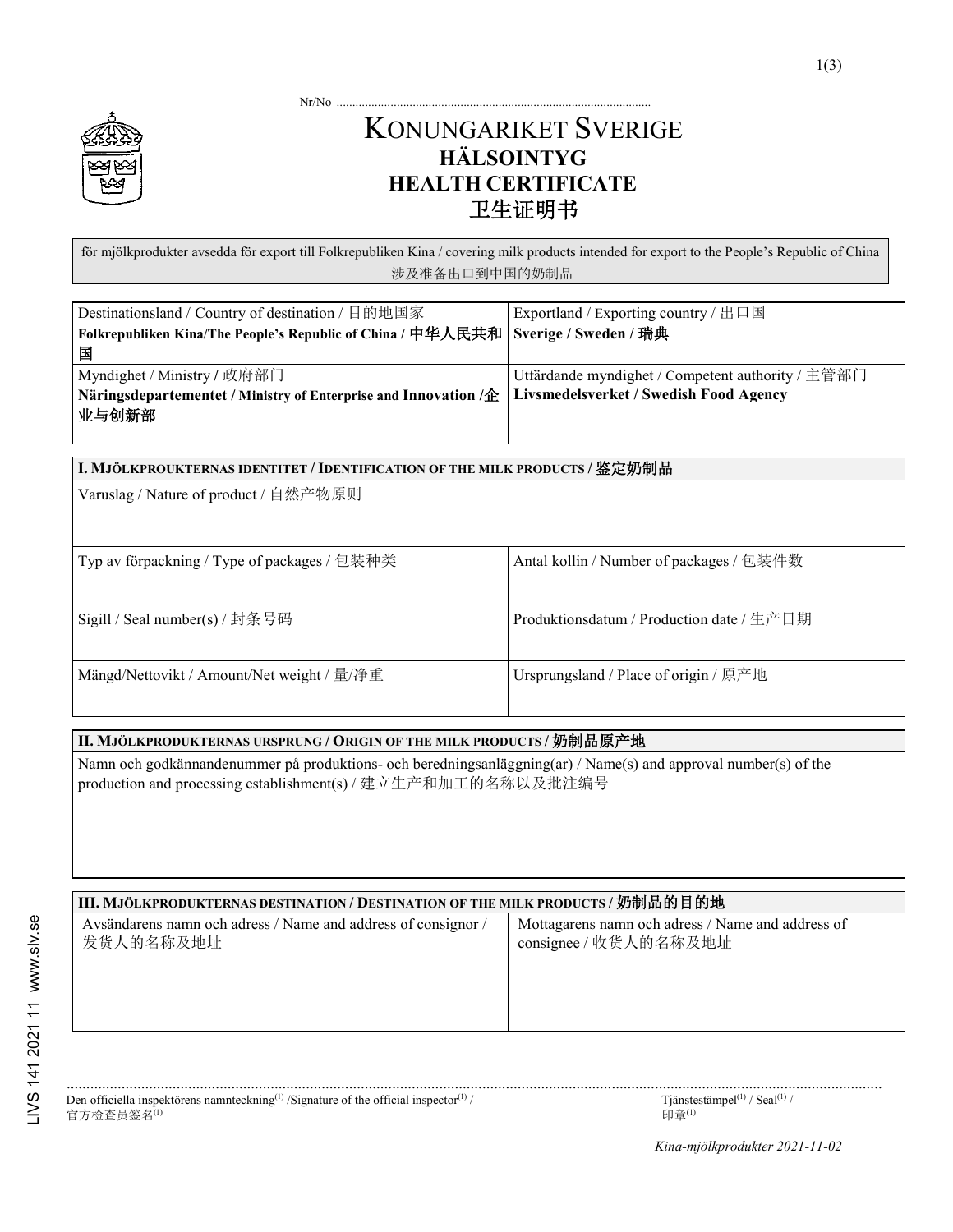| $Nr/No$                                                   |                                    |  |  |
|-----------------------------------------------------------|------------------------------------|--|--|
| Transportmedel / Means of transport / 运输方式                |                                    |  |  |
|                                                           |                                    |  |  |
|                                                           |                                    |  |  |
| Utskeppningshamn / Departure Port / 发货港口                  | Ankomsthamn / Arriving Port / 抵达港口 |  |  |
|                                                           |                                    |  |  |
|                                                           |                                    |  |  |
|                                                           |                                    |  |  |
|                                                           |                                    |  |  |
|                                                           |                                    |  |  |
| Destinationsland / Country of final destination / 最终目的地国家 |                                    |  |  |
|                                                           |                                    |  |  |
|                                                           |                                    |  |  |